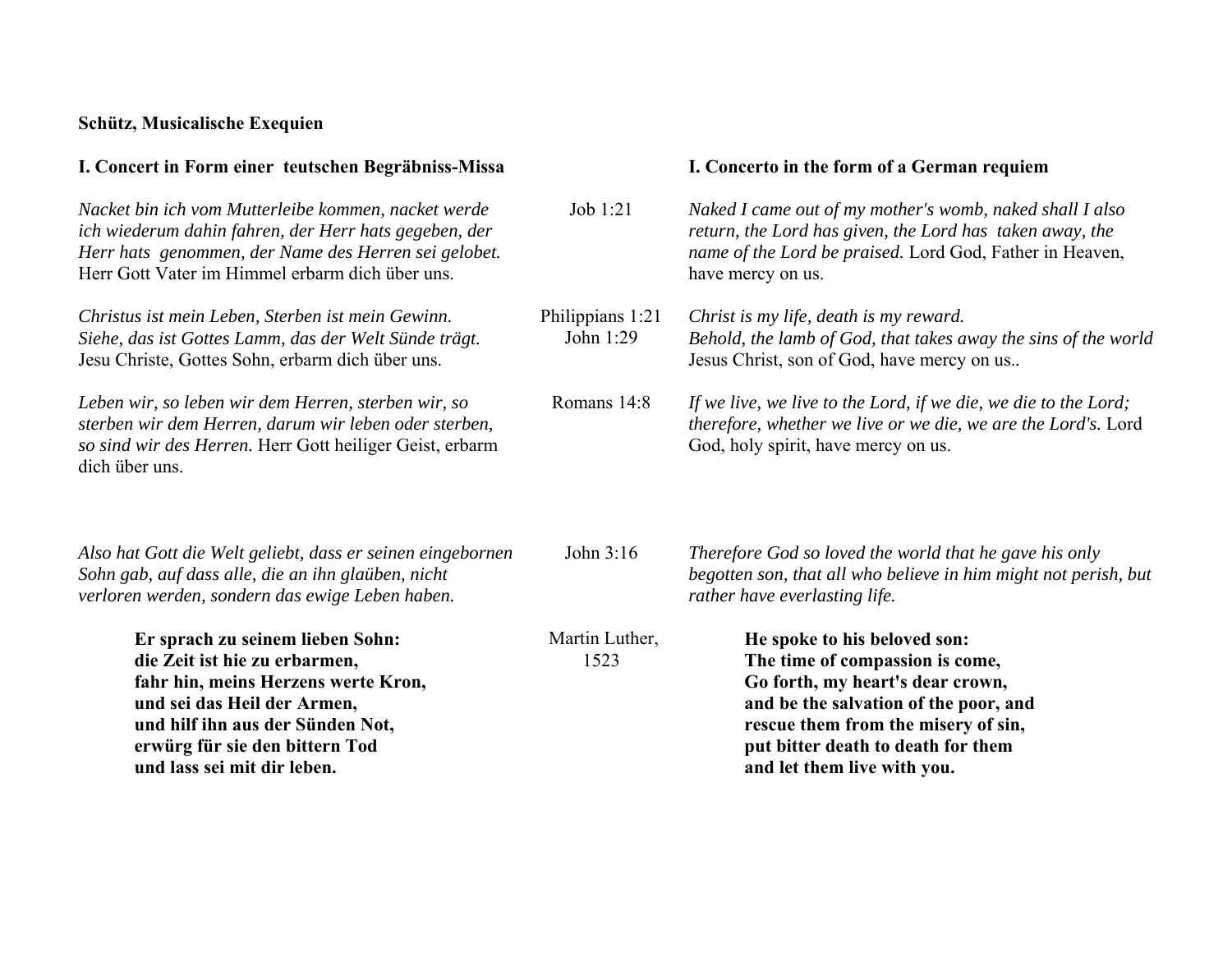| Das Blut Jesu Christi, des Sohnes Gottes, machet uns rein<br>vom allen Sünden.                                                                                                                        | 1 John 1:7              | The blood of Jesus Christ, the son of God, purifies us of all<br>sins.                                                                                                             |
|-------------------------------------------------------------------------------------------------------------------------------------------------------------------------------------------------------|-------------------------|------------------------------------------------------------------------------------------------------------------------------------------------------------------------------------|
| Durch ihn ist uns vergeben<br>die Sünd, geschenkt das Leben,<br>im Himmel solln wir haben,<br>O Gott, wie grosse Gaben.                                                                               | Ludwig<br>Hembold, 1575 | Through him we are forgiven<br>our sins, and given life.<br>What great gifts, O God,<br>shall we have in heaven!                                                                   |
| Unser Wandel ist im Himmel, von dannen wir auch<br>warten des Heilandes, Jesu Christi, des Herren, welcher<br>unsern nichtigen Leib verklären wird, dass er ähnlich<br>werde seinem verklärten Leibe. | Philippians 3:20-<br>21 | Our true life is in Heaven, from whence we also await the<br>savior, Jesus Christ, the Lord, who will transfigure our lowly<br>body so that it becomes like his transfigured body. |
| Es ist allhier ein Jammertal,<br>Angst, Not und Trübsal überall,<br>des Bleibens ist ein kleine Zeit,<br>voller Mühseligkeit,<br>und wers bedenkt ist immer im Streit                                 | Johann Leon,<br>1582-89 | We are all in a vale of woe,<br>anguish, misery, grief everywhere,<br>our stay here is short<br>and full of toil,<br>and who thinks on it is always troubled.                      |
| Wenn eure Sünde gleich blutrot wäre, soll sie doch<br>schneeweiss werden, wenn sie gleich ist rosinfarb, soll sie<br>doch wie Wolle werden                                                            | Isaiah 1:18             | Though your sins be as red as blood, yet shall they be made<br>white as snow; though they be the color of roses, yet shall<br>they be made as wool.                                |
| Sein Wort, sein Tauf, sein Nachtmahl<br>dient wider allen Unfall,<br>der heilge Geist im Glauben<br>lehrt uns darauf vertrauen.                                                                       | Ludwig<br>Hembold, 1575 | His word, his baptism, his communion<br>protect us from all mischance,<br>The holy spirit in faith<br>teaches us to trust in him.                                                  |
| Gehe hin, mein Volk, in eine Kammer und schleuss die<br>Tür nach dir zu, verbirge dich einen kleinen Augenblick,<br>bis der Zorn vorübergehe.                                                         | Isaiah 26:20            | Go forth, my people, into a chamber and lock the door behind<br>you, conceal yourself for a brief moment until the anger<br>passes.                                                |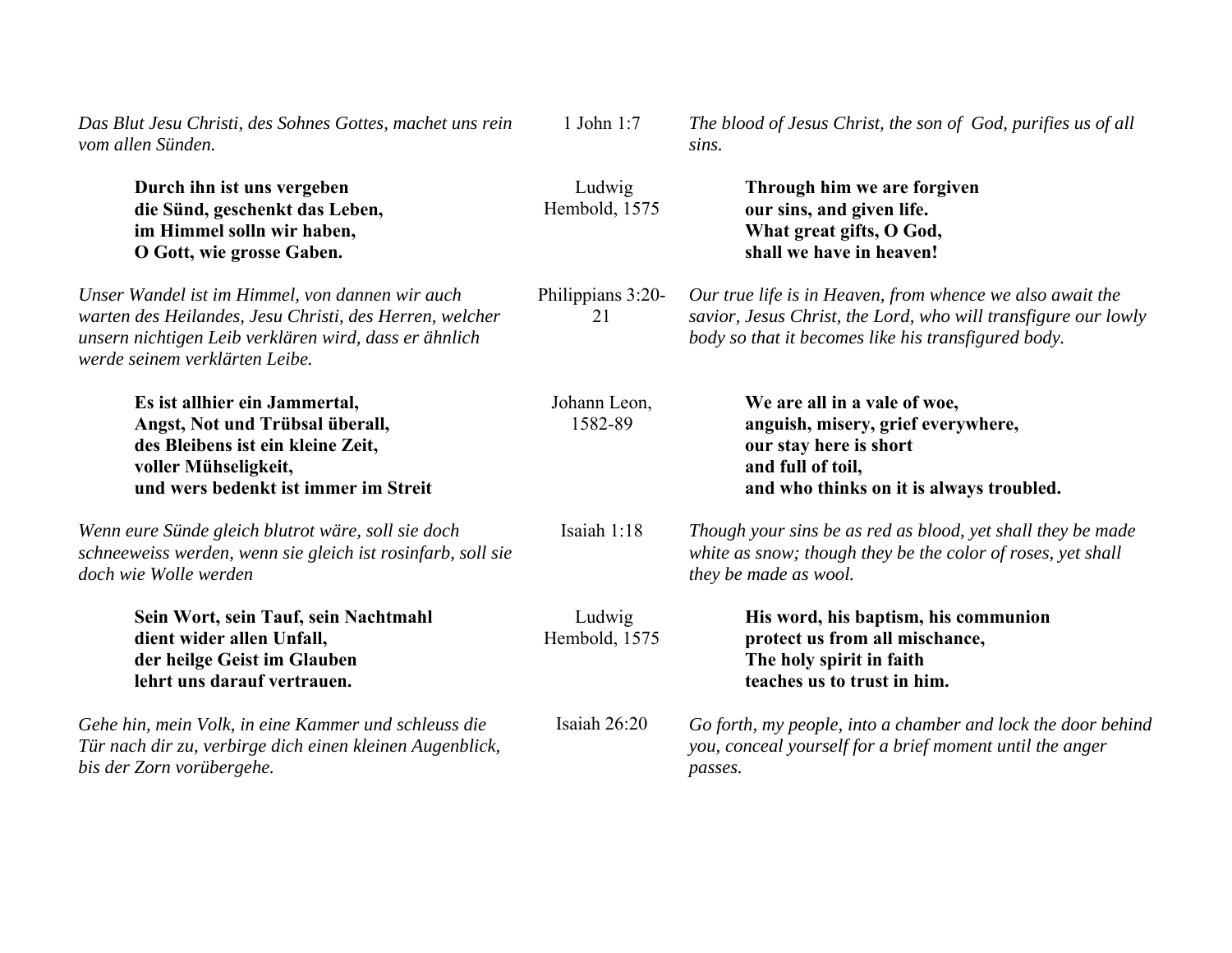| Der Gerechten Seelen sind in Gottes Hand und keine<br>Qual rühret sie an, für den Unverständigen werden sie<br>angesehen, als stürben sie, und ihr Abschied wird für eine<br>Pein gerechnet, und ihr Hinfahren für Verderben, aber<br>sie sind in Frieden. | Wisdom of<br>Solomon 3:1-3 | The souls of the righteous are in God's hand and no torment<br>touches them. To the foolish they will appear as if they have<br>died, and their departure will be reckoned as a torment, and<br>their going forth as a ruination. But they are at peace. |
|------------------------------------------------------------------------------------------------------------------------------------------------------------------------------------------------------------------------------------------------------------|----------------------------|----------------------------------------------------------------------------------------------------------------------------------------------------------------------------------------------------------------------------------------------------------|
| Herr, wenn ich nur dich habe, so frage ich nichts nach<br>Himmel und Erden, wenn mir gleich Leib und Seele<br>verschmacht, so bist du, Gott, allzeit meines Herzens<br>Trost und mein Teil.                                                                | Psalm 73:25-6              | Lord, if only I have you I ask nothing else from heaven or<br>earth. If my body and soul alike languish then are you, $O$<br>God, always my heart's comfort and my portion.                                                                              |
| Er ist das Heil und selig Licht<br>für die Heiden<br>zu erleuchten, die dich kennen nicht<br>und zu weiden,<br>er ist seines Volks Israel,<br>der Preis, Ehr, Freud, und Wonne.                                                                            | Martin Luther,<br>1524     | He is the salvation and a blessed light<br>for the nations,<br>to enlighten those who know him not;<br>and guide,<br>he is of his people Israel<br>the glory, honor, joy and delight.                                                                    |
| Unser Leben währet siebenzig Jahr, und wenns hoch<br>kömmt, so sinds achtzig Jahr, und wenn es köstlich<br>gewesen ist, so ist es Müh und Arbeit gewesen.                                                                                                  | Psalm 90:10                | Our life lasts seventy years, or, at most, eighty years and even<br>when it passes sweetly so has it passed in toil and hardship.                                                                                                                        |
| Ach wie elend ist unser Zeit<br>allhier auf dieser Erden,<br>gar bald der Mensch darnieder leit,<br>wir müssen alle sterben,<br>allhier in diesem Jammertal<br>ist Müh und Arbeit überall,<br>auch wenn dirs wohl gelinget.                                | Johannes Gigas,<br>1566    | Alas, how wretched is our time<br>here on this earth,<br>too soon must man lay himself down;<br>we must all die.<br>Here in this vale of woe<br>is toil and hardship everywhere,<br>even though one prosper.                                             |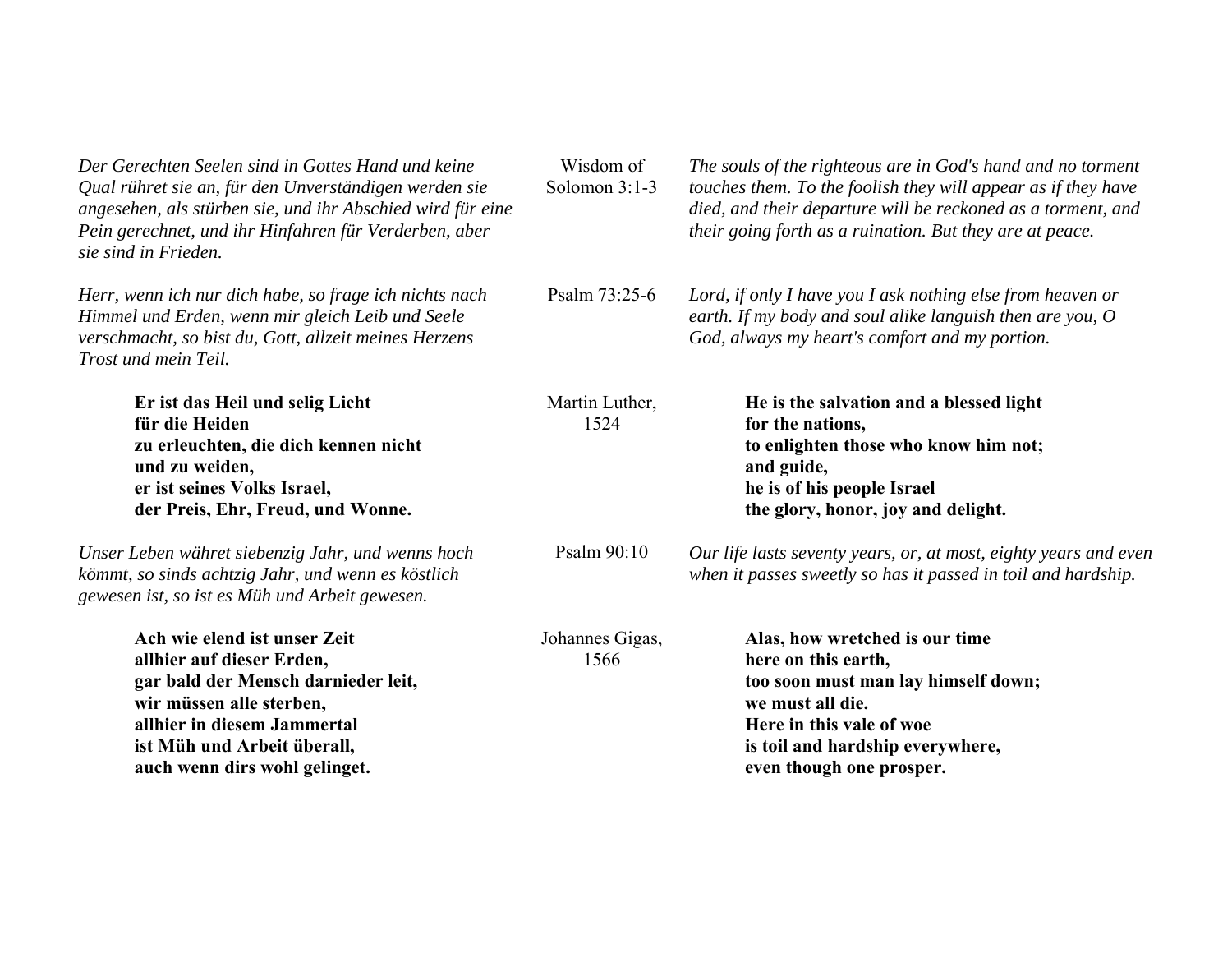*Ich weiss dass mein Erlöser lebt, und er wird mich hernach aus der Erden auferwecken, und werde darnach mit dieser meiner Haut umgeben werden und werde in meinem Fleisch Gott sehen.* 

Job 19:25 *I know that my redeemer lives, and that he will hereafter raise me from the earth, and thereupon I will put on my own skin and will in my flesh see God.* 

| Weil du vom Tod erstanden bist,<br>werd ich im Grab nicht bleiben,<br>mein höchster Trost dein Auffahrt ist,<br>Todsfurcht kannst du vertreiben,<br>denn wo du bist, da komm ich hin,<br>dass ich stets bei dir leb und bin,<br>drum fahr ich hin mit Freuden. | Nikolaus Herman,<br>1560 | Since you rose from the dead<br>I will not remain in the grave<br>Your rising is my highest comfort;<br>You drive away the fear of death<br>for where you are, there shall I go,<br>that I may live and remain always near You<br>therefore I go forth with joy. |
|----------------------------------------------------------------------------------------------------------------------------------------------------------------------------------------------------------------------------------------------------------------|--------------------------|------------------------------------------------------------------------------------------------------------------------------------------------------------------------------------------------------------------------------------------------------------------|
| Herr, ich lasse dich nicht, du segnest mich denn.                                                                                                                                                                                                              | Genesis 32:26            | Lord, I will not let You go, unless I have Your blessing.                                                                                                                                                                                                        |
| Er sprach zu mir: halt dich an mich,<br>es soll dir itzt gelingen,<br>ich geb mich selber ganz für dich,<br>da will ich für dich ringen,<br>den Tod verschlingt das Leben mein,<br>mein Unschuld trägt die Sünden dein,<br>da bist du selig worden.            | Martin Luther,<br>1523   | He said to me, "Hold fast to me,<br>now you shall [now] prosper,<br>I give myself up for you,<br>and I will struggle for you,<br>my life swallows up death,<br>my innocence takes away your sins<br>thus have you become blessed.                                |